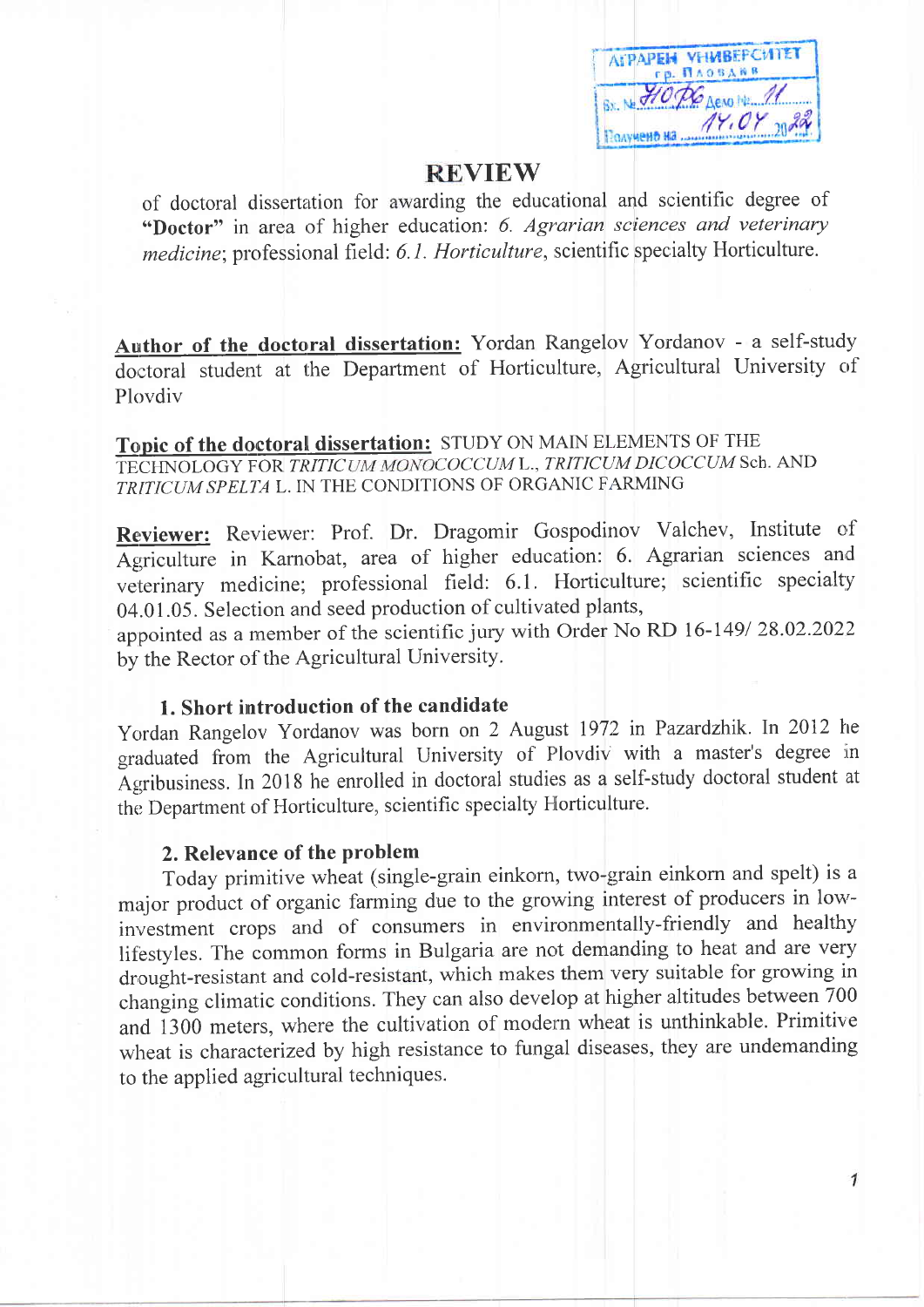The increased interest in these crops in Bulgaria requires the resumption of activities in this direction. The optimization of basic technological elements (sowing and fertilization density) is a step in the right direction.

In this regard, the topic is extremely dissertable and is of interest to science and practice.

# 3. Aim, tasks, hypotheses and research methods

The aim of the study is well defined - to optimize main elements of the technology - sowing and fertilization density - in three ancient types of wheat -Triticum monococcum L., Triticum dicoccum Sch. and Triticum spelta L., under organic farming conditions. To achieve this goal, several tasks were set related to the comparative characteristics of the phenological development of the three types of wheat in the vegetation years: tracking the dependencies between the duration of interphase periods and the vegetation period with the tested factors, tracking the dynamics of growth, tillering and productivity of formed plant density and establishing the effect of different sowing and fertilization densities on them, characterizing the photosynthetic activity of the three types of wheat and analyzing their dependence on the tested factors, establishing the effect of sowing and fertilization density on the productivity of Triticum monococcum L., Triticum dicoccum Sch. and Triticum spelta L., establishing correlations between yield and spike components, establishing the elements of productivity and their relative influence on yield in the tested factors - year, type, sowing and fertilization density, studying the physical qualities of grain in the tested factors of the study, studying the biochemical composition and content of some macro- and microelements in the grain of the three wheat species. The scientific hypothesis regards the selection and investigation of genetically diverse and suitable for our conditions breeding material, which will provide an answer to the requirements of these crops for sowing and fertilization density in organic farming.

Yordan Yordanov managed to ensure the necessary methodological level of research. The material and methods of work were properly selected and allow to obtain objective information.

# 4. Visualization and presentation of the obtained results

The results from the study are presented on 171 pages, organized into 10 sections and include a total of 86 tables, 12 figures, 11 pictures and literature list. In terms of composition the dissertation is correctly and logically organized and follows the traditional structure: Introduction (3 pages), Literature Review (31 pages), Aim and Tasks (1 page), Material and Methods (9 pages), Agrotechnics in the Experiment (2 pages), Agroclimatic Conditions (6 pages), Results and Discussion (95 pages), Conclusions (4 pages), Applied Science Contributions (1

 $\overline{2}$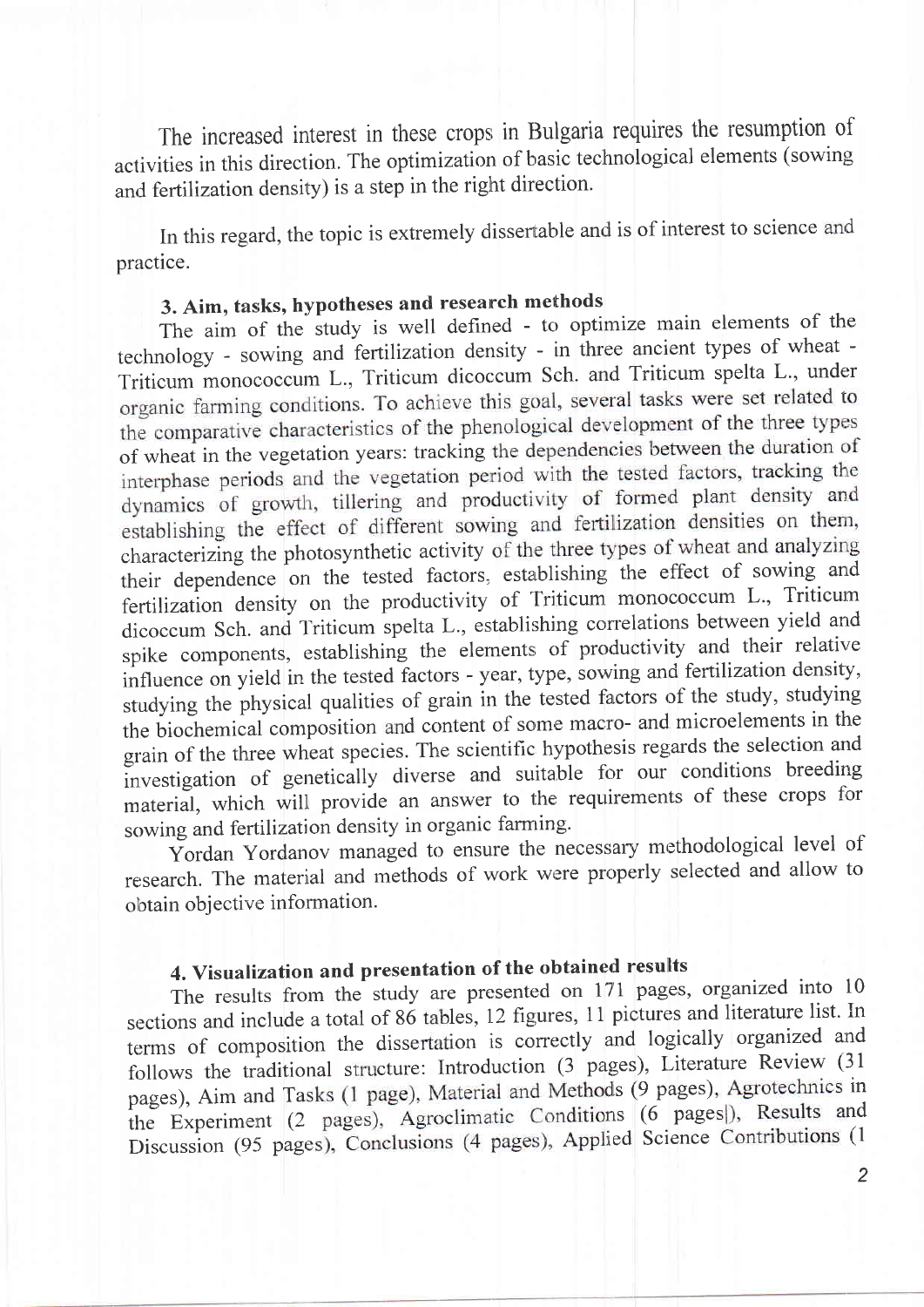page), Literature (17 pages). The tables are well structured and competently visualize the statistical and mathematical processed results from the study by all included traits

### 5. Discussion of results and used literature

A detailed literature review was done, including 204 authors, of which 16 in Cyrillic and 188 in Latin scripts. Thematically, it corresponds to the problems the dissertation works on. The literature review shows that Yordan Yordanov is very well informed about the achievements in this field in Bulgaria and abroad. This allows him accurately and objectively to interpret the results obtained over the years of the study.

Comprehensive soil and agroclimatic characterization was conducted for the region where the experimental work was performed - the Agroecological Center -Demonstration center for organic farming - Plovdiv.

The main section, Results and Discussion, presents extensive experimental material obtained from conducted field and vegetation research and laboratory analyses.

On the basis of the obtained results the doctoral student establishes that:

The increase of the sowing rates was proven to develop more plants per sq.m., with density of 366 to 588 plants in double-grained einkorn, 332 to 484 plants in spelt and 335 to 538 plants in single-grained einkorn. Out of the three species, Tr. dicoccum Sch. showed best growth, followed by Tr. monococcum L. and Tr. spelta L., with significant differences between them.

The applied soil and foliar fertilization improves to some extent the photosynthetic activity of spelt, single-grained and two-grained einkorn plants. The effect of fertilization is manifested by increasing the content of the photosynthetic pigment chlorophyll and improving the parameters of chlorophyll fluorescence. The observed positive changes in leaf gas exchange in spelt and single-grained einkorn were not found in two-grained einkorn. This may be due to the different photosynthetic sensitivity of the studied species to the applied preparations.

Yordan Yordanov established that the effect of the year is decisive for the formation of productive crop density. Within the period of the experiment the conditions in 2019/2020 and 2020/2021 were proven more favorable, when the crops formed 812 and 793 productive stems/sq.m., respectively. The largest number of spikes per sq.m. developed in Triticum monococcum L. (941 pcs./sq.m.), followed by Triticum dicoccum Sch. (761 pcs./sq.m), and Triticum spelta L. (495 pcs./sq.m.). Most spikes develop at the highest sowing rate, but between 700 and 900 pls/sq.m. the differences were not proven. Soil fertilizer and to a lower extent foliar fertilizer have a more significant effect than the variants with different fertilization.

The doctoral student found that the grain yield of the three tested species is most strongly affected by the agro-meteorological conditions of the years. The highest yield was obtained in the second year (2019/2020) - 328.3 kg/da, which is

3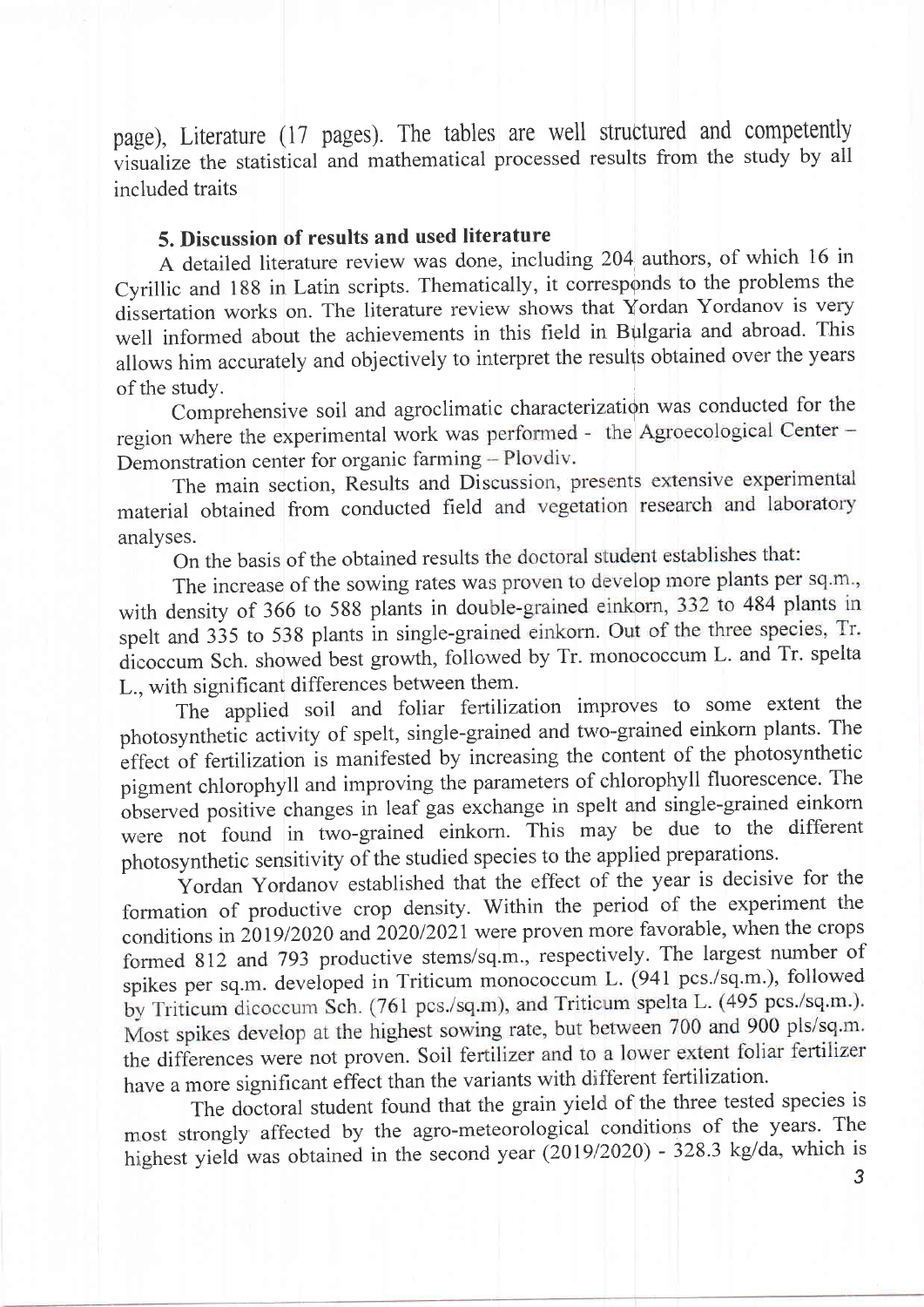54.8% higher than the first (most unfavorable year). Out of the three species, Triticum spelta L. has the highest productive potential -290.6 kg/da grain vield, followed by Triticum monococcum L. -266 kg/da and Triticum dicoccum Sch. -226.8 kg/da. The differences between the three species were statistically proven.

Triticum dicoccum Sch. realizes its best productive potential at a sowing density of 900 pls/sq.m. and the difference with the lowest sowing rate is 19.1%. Soil fertilization with Italpolina leads to an increase in yield by 11%. Of all the observed correlations, the strongest is between yield and productive crop density (R  $= 0.759$  \*\*). The relation between yield and grain mass per spike was also proven, but it was much weaker  $(R = 0.278**)$ .

In Triticum spelta L., the optimum density for maximum yield is 700 pls/sq.m. Fertilization with soil fertilizer Italpolina was proven to increase yield by 18.8%. The yield is in a proven average positive correlation with the number of sprouted plants (R =  $0.503$ <sup>\*\*</sup>) and formed productive stems (R =  $0.410$  <sup>\*\*</sup>).

Yield in Triricum monococcum L. is not affected by sowing density. Soil fertilizer Italpolina leads to a slight increase in grain productivity (6.3%). The yield is in proven average positive correlations with the productive tillering and the productive stems ( $R = 0.422$  \*\* and  $R = 0.371$  \*\*).

On the basis of the results of the pot trial, the doctoral student found that soil fertilizer Italpolina and foliar fertilizer Naturamin - WSP improve the photosynthetic activity of spelt plants, single-grained einkorn and two-grained einkorn. Their positive effect is manifested by improving the leaf gas exchange, increasing the content of the photosynthetic pigment chlorophyll and improving the parameters of chlorophyll fluorescence. Soil fertilization with Italpolina has a more pronounced effect on the physiological status of plants.

## 6. Contributions of the doctoral dissertation

On the basis of the conducted experimental work and obtained results Yordan Yordanov draws the following conclusions:

### Applied science contributions

1. For the first time in a complex multifactorial experiment was established the effect of increased sowing and fertilization rates on local forms of the three ancient grain species - Triticum dicoccum Sch., Triticum spelta L. and Triticum monococcum L.

2. The effect of increasing the sowing rate from 500 to 900 pls/sq.m., in combination with two fertilizer products - soil fertilizer Italpolina and foliar fertilizer Naturamin was established for the growth, development and formation of productivity of local forms of two-grained einkorn, spelt and single-grained einkorn, in the conditions of organic farming.

 $\overline{4}$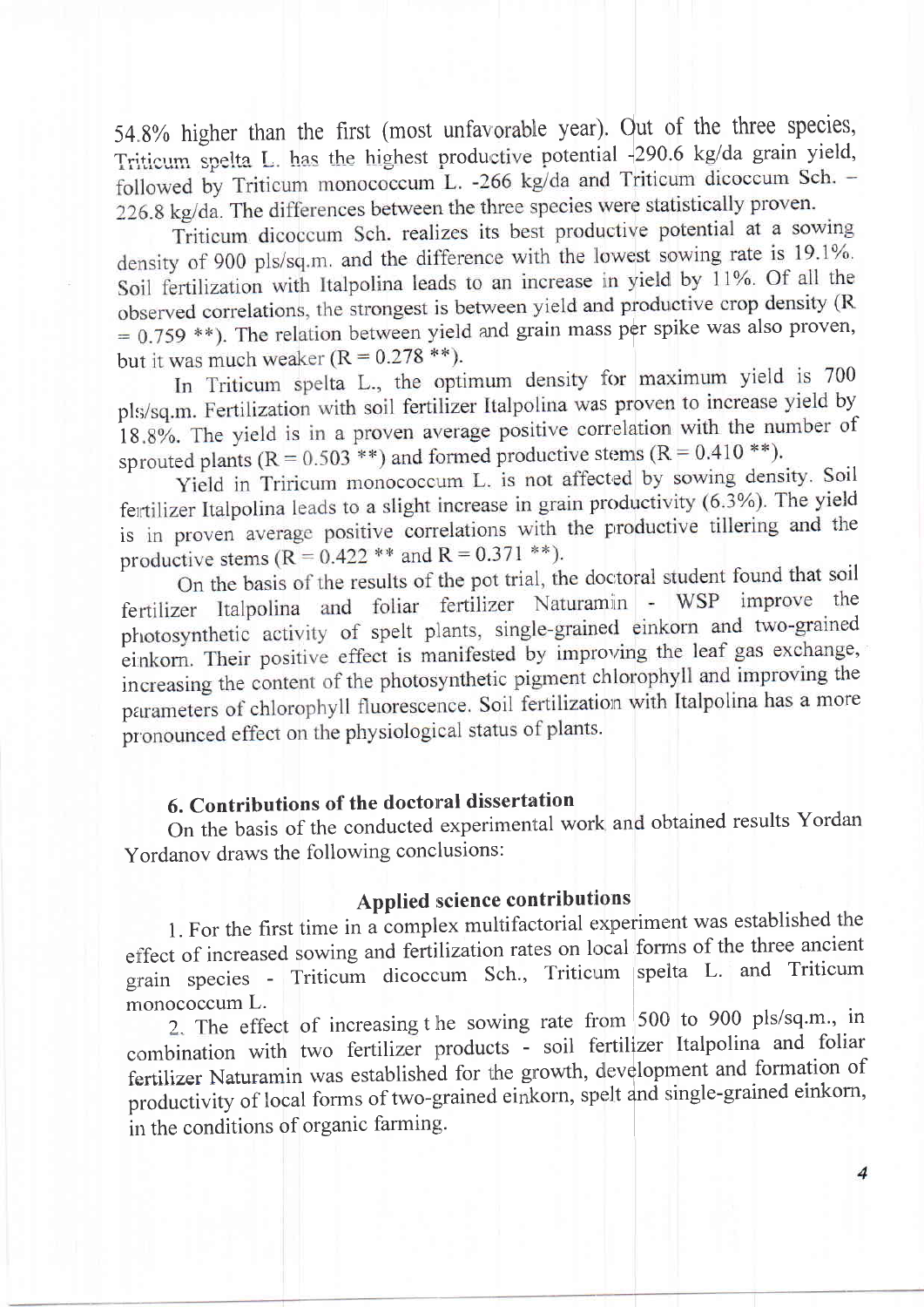3. Specific conclusions and recommendations were made for the individual species related to the sowing and fertilization rates, on the basis of their comparative assessment in the experiment, analysis of variance and the established correlations.

4. A set of physiological parameters showed that the applied soil and foliar fertilization improves the photosynthetic activity of spelt, single-grained and twograined einkorn plants.

5. A comparative assessment was conducted on the physical, biochemical qualities and mineral composition of the grain (naked and covered) in the conditions of the tested factors and organic system of farming.

## 7. Critical notes and questions

Some mistakes and inaccuracies have been made in the dissertation:

- In the entirety of the dissertation the sequence of experiments with the three wheat species is different from the one indicated in the title and the introduction - one-grain einkorn, two-grain einkorn and spelt.

- There are typographical errors on page 152 - conclusions 9 and 12, etc.

I have the following questions:

- Is the drought resistance and cold resistance of the studied accessions of single-grained einkorn, two-grained einkorn and spelt sufficient for the conditions of Bulgaria?

- Which of the studied primitive wheats has a future in Bulgaria?

- Which of the studied accessions can be used for direct implementation in practice?

These critical notes in no way diminish the contributions of the dissertation, but aim to improve the future work of Yordan Yordanov.

#### 8. Published articles and citations.

Yordan Yordanov presented two scientific publications related to the dissertation. They are published in the Journal of Mountain Agriculture on the Balkans. The doctoral student is the first author of both articles. No document was submitted on cited articles.

The presented dissertation abstract objectively reflects the structure and content of the dissertation.

#### **CONCLUSION:**

On the basis of the various methods of research learned and applied by the doctoral student, the correctly performed experiments, the summaries and conclusions made, I consider that the presented dissertation meets the requirements of the Development of Academic Staff in the Republic of Bulgaria Act and the regulations of the Agricultural University for its application, which gives me reason